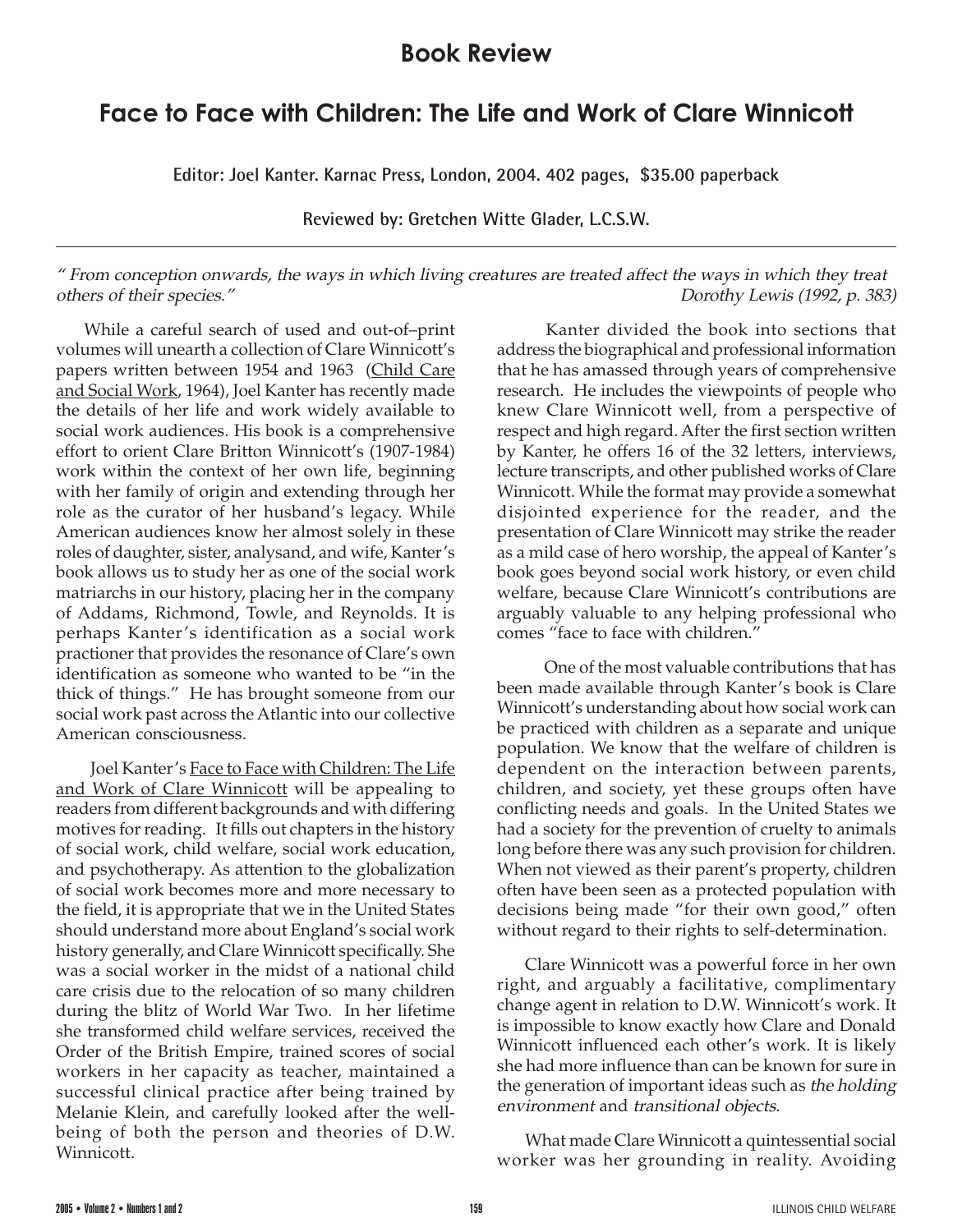professional jargon, her writings and lectures get to the heart of an effective service delivery during a unique and challenging period of England's history in a way that is still accessible on this side of the Atlantic today. Kanter suggests the reason it took so long for us to have access to her ideas was because Clare didn't seem to envision her work extending beyond her here and now. The bulk of her writings are derived from texts of lectures and presentations. People who knew her described her as academically brilliant, tireless, and wise. Kanter adds that she was a bit of a rebel. During her early association with D.W. Winnicott she developed a unique and effective supervisory procedure with him in his role of consulting psychiatrist, learning from his comments vis-a-vis process descriptions of the staff's challenging moments of the week.

Early in her career Clare Winnicott didn't want to be a psychiatric social worker. She wanted to be in the "thick of things" but she recognized how important it is for child care workers to have many of the same skills as child psychotherapists. She might very well have supported the assertion of Martin & Sugarman (1999) that a client who benefits from treatment is potentially capable of altering her environment through the new ways she can contribute to it. Clare Winnicott's ability to integrate clinical and generalist practice resonates when one reads Mitchell's (2000) discussion of how interpersonal processes generate intrapsychic processes, and how they in turn re-shape the capabilities for interpersonal interactions in an endless interaction between the external and the internal. Sixty years ago, Clare Winnicott was applying the essence of these concepts in a very real way with the children in Oxfordshire who had been evacuated to the countryside out of London because of the war. While recognizing the magnitude of the trauma they were undergoing, she stressed an understanding of the uniqueness of children, an avoidance of pathologizing them, and concerted efforts to attend to their physical as well as psychological needs.

Face to Face with Children shows us that Clare Winnicott understands that whatever children's needs may be, they include first and foremost a need for a relationship. Imre (1982) believes that in the process of existence, humans can know life only through relationships. We recognize that the social work relationship is not mutual; the interest of both participants center on the needs of one, that the worker's intention to be helpful in a meaningful way is immediately and intuitively recognizable (Bruner, 1986).

This book helps us understand that Clare Winnicott believed that being willing to try and understand is therapeutic. Imre (1982) refines this concept further by associating the helping professional's work with a will or desire to be present to another in order to help that person and discusses Polanyi's conception of how we can know the mind of another, calling it "dwelling in." This is the act of observing and grounding the client's behavior as a meaningful part of an integrated whole. In 1963 Clare Winnicott wrote:

Our task is quite a specific one, and that is to create a situation in which children can be themselves. The social worker is perhaps the only person in the child's life who represents his real self, and who tries to be in touch with the whole of him, and not just with the part that shows. But the child will only allow this to happen on his own terms and in his own time, and in order to let in happen at all he must have the chance to see the social worker as a real person and to assess his or her attitudes and intentions toward himself (p. 167).

One of the strengths of social work is its recognition of a person- in–environment approach to intervention. Some of the major issues in evaluating social work practice with children are that often children have not been consulted about their opinions of the treatment, and evaluation takes place in relation to treatment goals and standards for good practice that are theory-dependent, and so findings about child treatment vary considerably. Children have consistently been the population whose mental health needs have not been met, and Clare Winnicott, like contemporary social workers, recognized where help was most needed, and advocated for it to be available.

Adultcentrism (Petr, 1992) has been defined as a bias that causes adults to consistently misunderstand children and disregard their experiences and opinions. Like any bias, it is hard to recognize. Adultcentrism causes adults to think of the child in adult terms, regards children's subjective experiences as irrelevant, and often leads to moralistic, punitive behavior towards children. Petr (2004, p. 91) suggests social workers use four principles for combating adultcentrism. One indication that Clare Winnicott was ahead of her time is that Petr's principles (which came decades later) are apparent throughout her writings:

- 1. Take time to learn about and value children as children.
- 2. Routinely conduct individual interviews with children.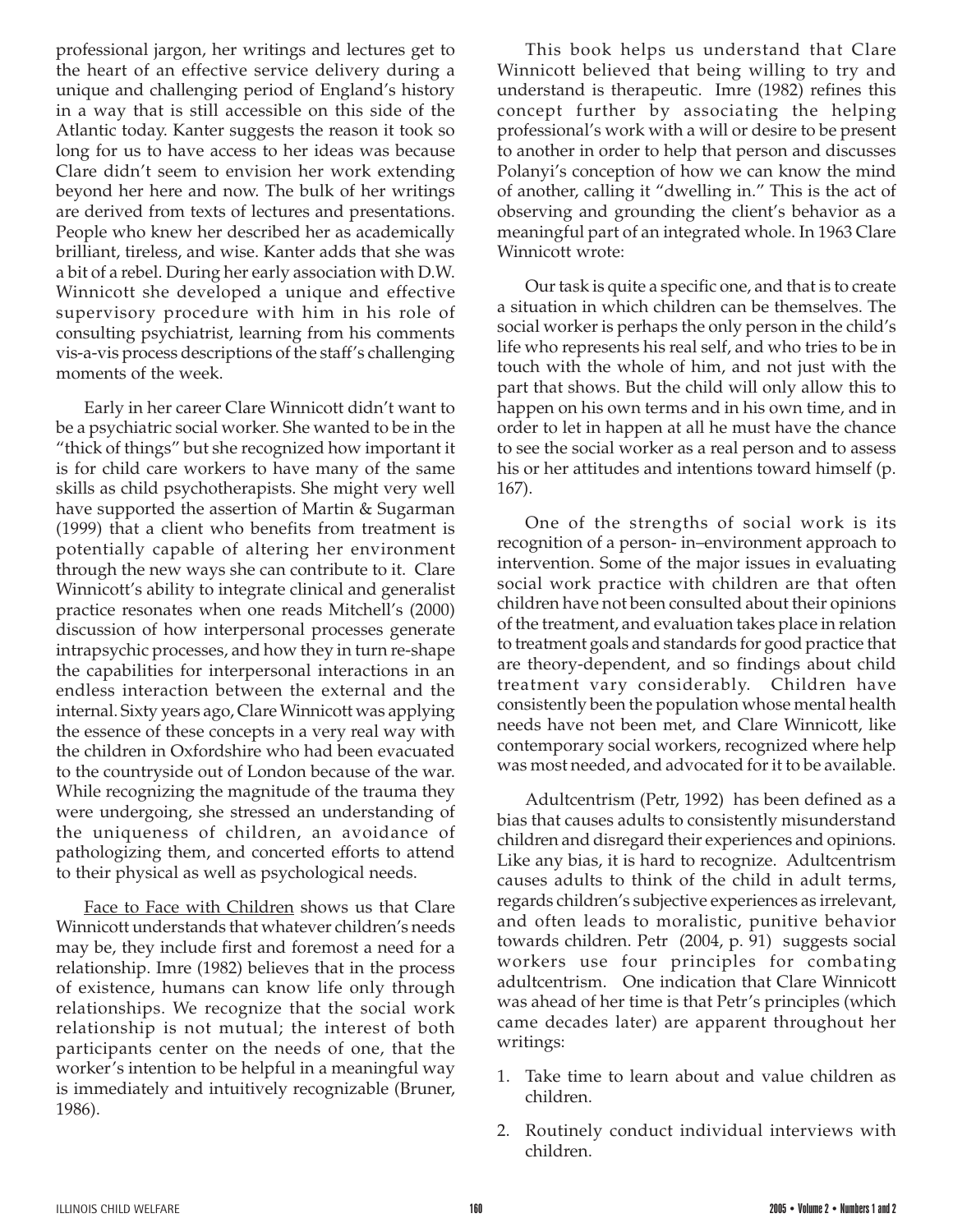- 3. Involve the child as fully as possible in decisions that affect the child's life.
- 4. Support changes in social work research and education that understand and respect children's perspectives.

Advocacy for children's perspectives and needs is especially important when we consider the kind of trauma most of our child clients, like the children in the hostels that Clare Winnicott administered, have been exposed to. In writing about chronically traumatized children, Katherine Ryan (1996) talks about how the child that has experienced significant trauma has difficulty understanding the intentions of others, and how difficulty with relationships is often the arena for many of their symptoms. Russell (1998) believes that trauma reverberates through the life of the client who has experienced it both in the way s/ he is compelled to respond to events and how s/he remembers and relates those memories of past events. He goes on to say that significant trauma can be a lens that organizes all the clients' experiences. Understanding these experiences, and how the child client chooses to relate them, helps the social worker develop appropriate interventions.

This book is a valuable resource for understanding what Clare Winnicott had to say about these interventions. For example, she was aware of the dangers of interpretation, and advised against doing so out of theoretical knowledge rather than the child's lived experience or readiness to deal with the affect aroused by the adult's verbalization. Our current literature supports this view; Gabbard (2000) asserts that a client will be more likely to accept interpretations from a therapist who understands their subjective experience. We now know narrative therapy is a way of enriching and healing the inner life of the client through reliving shared experiences that build the narrative of the person's history. In 1977 Clare Winnicott wrote, "An experience shared can be a complete experience and a permanent possession" (p. 207).

In these writings we see Clare Winnicott's profound understanding of the transactional nature of social work. Clare applied herself to the task at hand with all of her considerable talents and energies, and thanks to Joel Kanter we can finally study and benefit from the example of her life and contributions.

## **References**

- Bruner, J. (1986). Actual minds, possible worlds. Cambridge, MA: Harvard University.
- Cooley, C.H., (1964). Human nature and the social order. C. Morris (Ed.). Chicago: University of Chicago Press.
- Gabbard, G.O. (2000). Psychodynamic psychiatry in clinical practice. Washington, DC: American Psychiatric Press, Inc.
- Imre, R. (1982). Knowing and caring: Philosophical issues in social work. New York: University Press of America.
- Lewis, D.O. (1992). From Abuse to Violence: Psychophysiological Consequences of Maltreatment. Journal of the American Academy of Child and Adolescent Psychiatry, 31, 3, 383-391.
- Martin, J. & Sugarman, J. (1999). The psychology of human possibility and constraint. Albany, NY: State University of New York.
- Mead, G.H., (1934). Mind, self and society. C. Morris, ed. Chicago: University of Chicago Press.
- Mitchell, S.A., (2000). Relationality: From attachment to intersubjectivity. Hillsdale, NJ: Analytic Press.
- Petr, C. G. (1992). Adultcentrism in practice with children. Families in Society: The Journal of Contemporary Human Services, 73, 408-416.
- Petr, C. G. (2004). Social work with children and their families: Pragmatic foundations. New York: Oxford University Press.
- Russell, P. (1998). The role of paradox in the repetition compulsion. Trauma and the cognitive function of affects. In J.G. Teicholz & D. Kriegman (Eds) Trauma, repetition, and affect regulation: The work of Paul Russell. pp. 1-48 New York: Other Press.
- Ryan, K., (1996), The chronically traumatized child, Child and Adolescent Social Work Journal, 13, 287- 309.